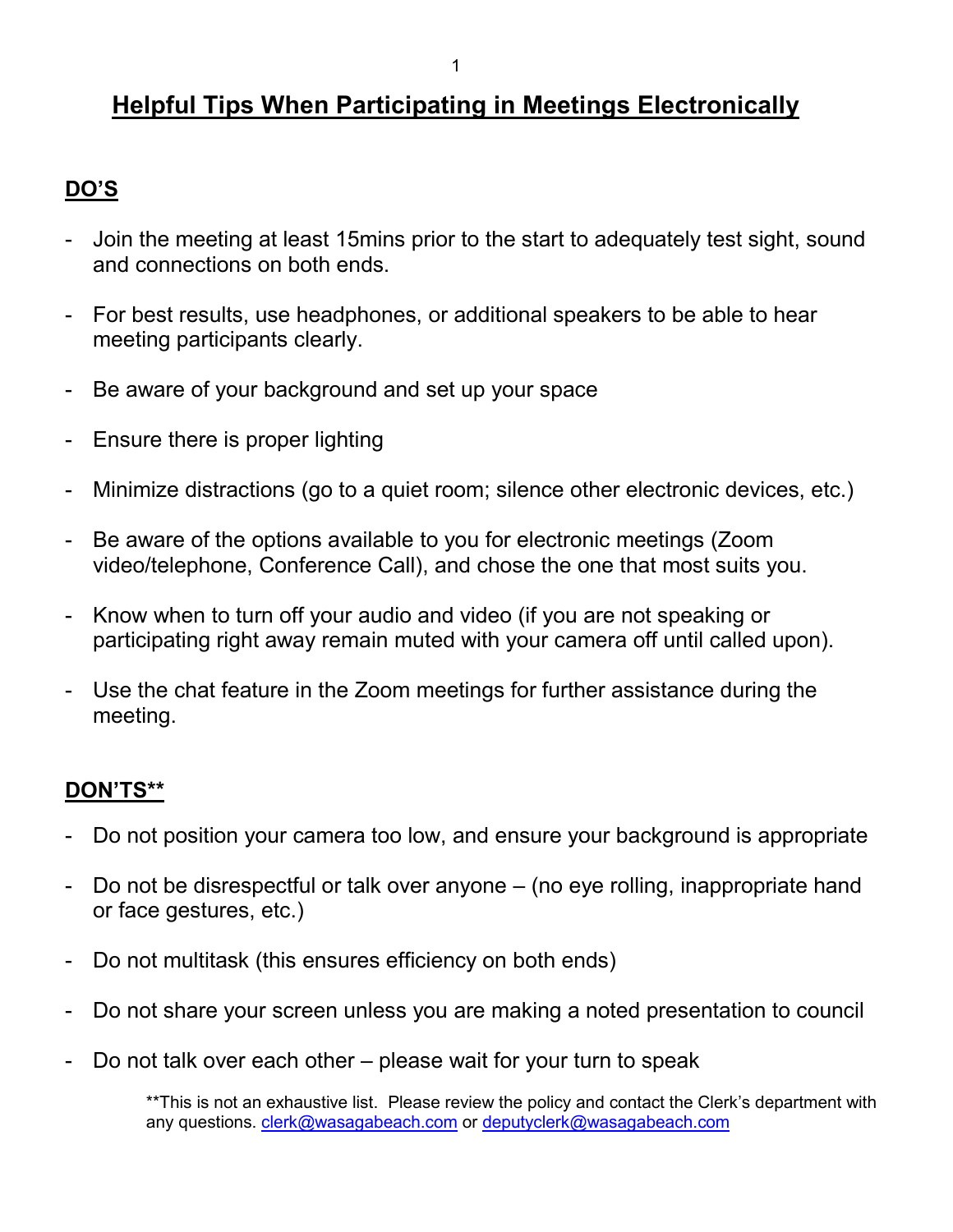

## **THE CORPORATION OF THE TOWN OF WASAGA BEACH**

## **POLICY MANUAL**

| <b>SECTION NAME:</b>                           | <b>POLICY NUMBER:</b>       |
|------------------------------------------------|-----------------------------|
| Council<br><b>POLICY:</b>                      | 1-15<br><b>REVIEW DATE:</b> |
| <b>Electronic Meeting Participation Policy</b> | May, 2025                   |
|                                                |                             |
| <b>EFFECTIVE DATE:</b>                         | <b>REVISIONS:</b>           |
| May 21, 2020                                   |                             |
| <b>ADOPTED BY BY-LAW:</b>                      | <b>ADMINISTERED BY:</b>     |
| 2020-50                                        | <b>Town Clerk</b>           |

## **GENERAL POLICY STATEMENT**

The purpose of this policy is to provide opportunity for Council and applicable committees to maintain regular meeting practices during periods where electronic meetings are conducted under the provisions of Council's Procedural By-law, and to set out the methods by which public participation can continue during virtual meetings.

## **SCOPE**

This policy is applicable to attendees of electronic meetings, including all existing members of Wasaga Beach Council, committee members as provided for in the Procedural By-law, and members of the public and other individuals who wish to participate in a meeting through remote means, where an item requiring or allowing public participation is listed on the agenda.

This policy sets out additional protocols pertaining to the applicable section of the current Procedural By-law as adopted by Council, and amended from time to time.

## **RATIONALE AND LEGISLATIVE AUTHORITY**

The Provincial Government declared a state of emergency on March 17, 2020. As the delivery of municipal services presented challenges, including the ability for Council's to conduct meetings and maintain the directives and recommendations of government and health organizations, legislation was proposed to amend *the Municipal Act* to allow for meetings to be conducted virtually.

On March 26, 2020 Council adopted an amendment to their Procedural By-law to allow for electronic meetings to be conducted during a state of emergency, in accordance with Bill 187, *The Municipal Emergency Act, 2020*, which received royal assent on March 19, 2020.

As technology and procedures were not in place, a solution was quickly sourced and staff began the process of implementing virtual meetings in order to allow important business to continue. A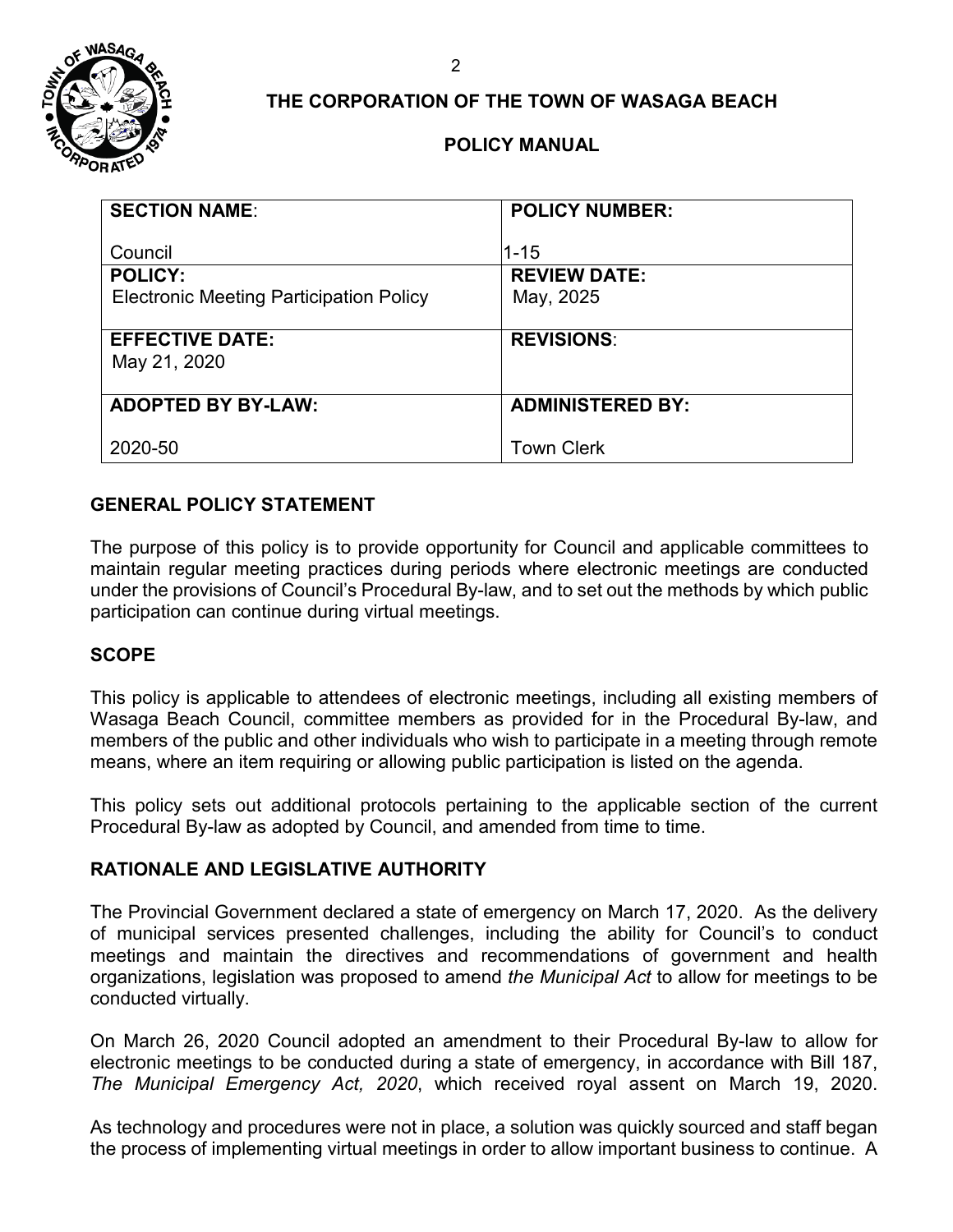solution was quickly brought forward as a means to conduct meetings through video conference. Prior to adoption of this policy, two meetings were conducted virtually, allowing for technical challenges to be managed. Now that a process is tested and staff and members of council are trained, the next step in fully implementing virtual meetings, is to bring forward a method for public participation.

## **POLICY PROVISIONS**

## **General Provisions:**

All Council, Coordinated Committee, and Committee of the Whole meetings will be conducted at 9:00 a.m., or at a time that is scheduled by the Mayor or designate per the Procedural By-law. Virtual meetings are conducted using Zoom Videoconferencing.

Support on how to join a meeting through Zoom can be found [here](https://support.zoom.us/hc/en-us/articles/201362193-Joining-a-Meeting) . Questions can be directed to [clerk@wasagabeach.com,](mailto:clerk@wasagabeach.com) or by calling 705-429-3844 x2223

All participants are asked to join by computer or laptop with webcam and audio capabilities, and connected to the internet. Those who cannot join through these means may join by telephone.

All participants are reminded that meetings are livestreamed and recorded for public viewing via the Town's website and YouTube. Meetings can be watched live or at your convenience [here.](https://wasagabeach.civicweb.net/portal/)

Should proper meeting conduct or protocols not be respected at any point, the individual will be removed from the meeting by the Host and not permitted to rejoin.

All components of this policy should be viewed as guidelines only, and language, procedure and general requirements may be amended as required due to technology used, or to facilitate efficiencies or effectiveness of the meeting.

## **Definitions**

Zoom – the video conferencing software used to conduct virtual meetings. Host – the member of staff responsible for facilitating the virtual meeting through Zoom. Registrant – an individual authorized to join a zoom meeting for live participation.

## **Deputations/Presentations**

In addition to the provisions of the Procedural By-law, the following applies to meetings held through virtual means, once the deputation/presentation has been scheduled by the Clerk:

- 1. All requests for deputations will follow the normal process of approval/registration through the submission of the appropriate form, available on the Town website.
- 2. All registrants will be forwarded participation details to their scheduled meeting by 4:00 p.m. on the day prior to the meeting. This information is strictly confidential and intended for the registrant only, and is not to be forwarded or details of the zoom meeting shared without prior written consent of town staff.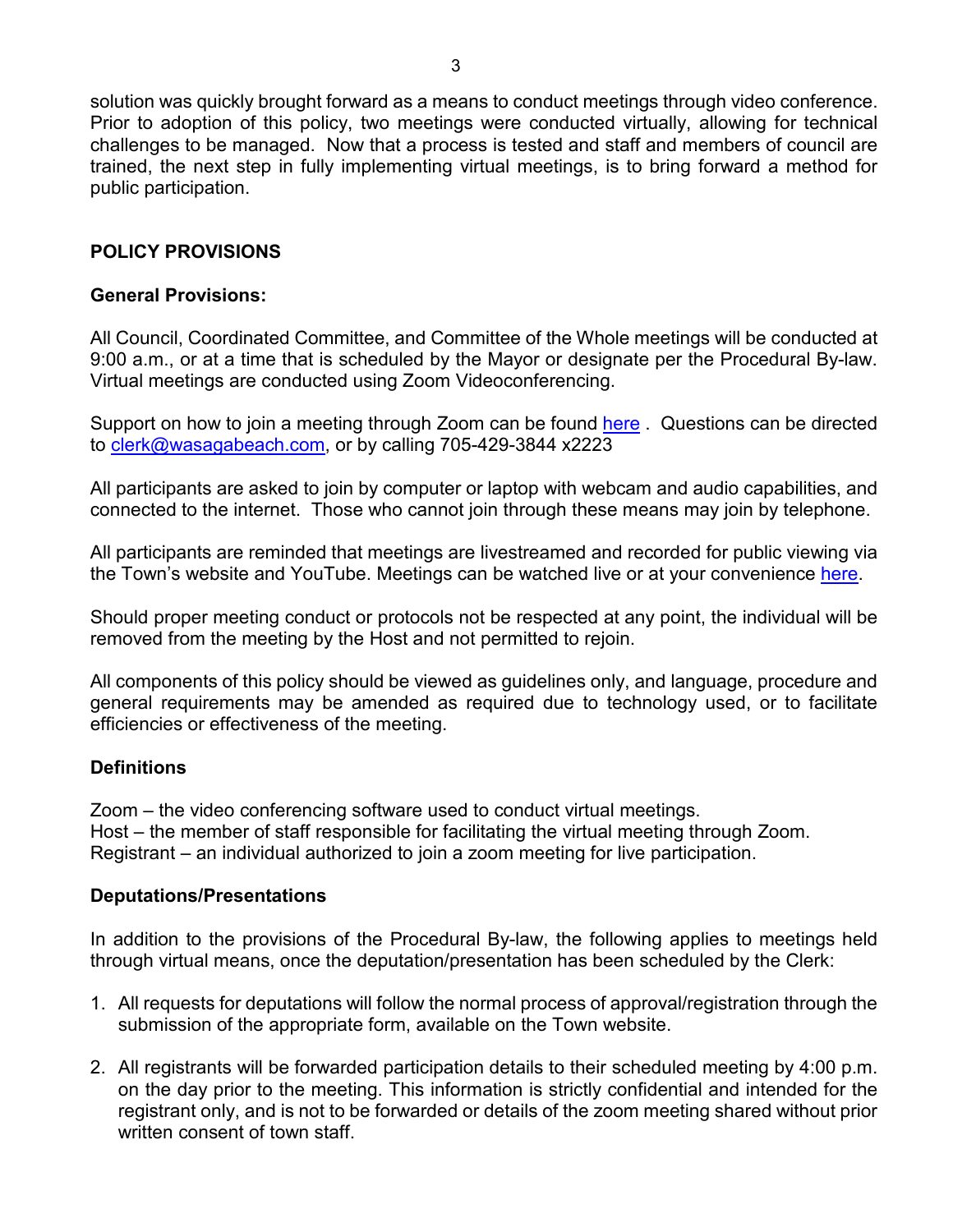- 3. All registrants are asked to test their systems prior to the scheduled meeting date, and to join the meeting a minimum of 15 minutes prior to the start time, ensuring that they are identified by setting their display name to their first and last name, in order to be admitted into the meeting.
- 4. Should the registrant fail to join the meeting in time for their scheduled item, or should connection be lost during the deputation/presentation, a recess of no more than 5 minutes may be held in order to attempt to establish the connection to the meeting. The meeting will continue if the technical challenge cannot be solved within the recess, or at the call of the Chair, and the delegation/presentation re-scheduled if necessary.
- 5. Registrants will be admitted into the meeting when it is their turn to speak. The Host will make every effort to message the registrant within zoom when their item is approaching to cue them for the live meeting. Registrants are asked leave the meeting when their item has concluded, or as an alternative, the Host will discontinue their attendance.
- 6. Electronic presentations (ie. Powerpoint) provided by the required deadline, will be run by town staff using the technology available to share the screen to the public. Registrants will not be permitted to share their screens at any point, and will request that the host advance slides as required during the meeting. The Host or any Town Staff shall not be responsible for any technical issues related to a presentation. The provision of presentation hard copies are encouraged.

## **Question/Comment Period**

Members of the public are encouraged to submit comments on a staff report or by-law listed on the agenda by email by 12:00 p.m. on the day preceding the council meeting to [clerk@wasagabeach.com,](mailto:clerk@wasagabeach.com) or by calling 705-429-3844 x2223 for distribution to Council prior to the meeting. Comments will not be read out at the meeting.

In addition to the provisions of the Procedural By-law, the following applies to participation in meetings held through virtual means, where Question/Comment Period is included on an agenda:

- 1. Individual members of the public must register to participate in a Question/Comment Period listed on a posted agenda by sending an email to  $c$ lerk@wasagabeach.com or by calling/leaving a voice mail message at 705-429-3844 x 2223 by noon on the day preceding the meeting date.
- 2. Requirements to be included in the email/voice mail in order to register to speak include but are not limited to:
	- a. Email address, first and last name, and street address of the individual wishing to speak during this Question/Comment Period.
	- b. Item number and staff report title or by-law title that the individual wishes to make a comment on or pose a question on, as listed on the agenda for approval.
- 3. In accordance with the Procedural By-law, Question/Comment Period will be limited to 15 minutes with a 5-minute maximum time limit per registrant. In addition, a limit to a maximum of 5 registrants will be imposed due to added administration and technical requirements of hosting participants virtually.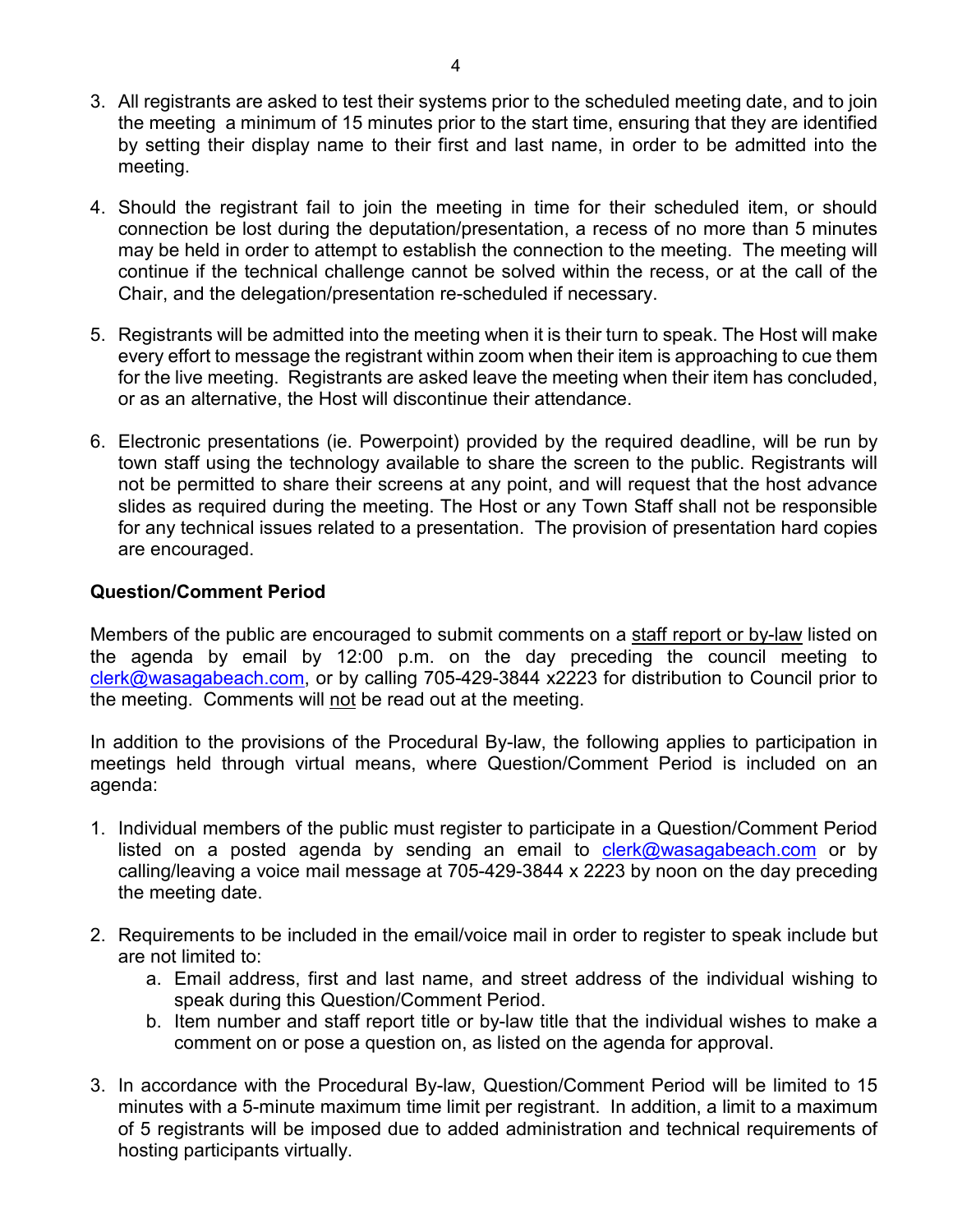- 4. Should more than 5 individuals request to participate in Comment/Question period by the deadline with all the required information, preference will be given on a first come first served basis for each staff report /by-law that an individual requests to speak on. The remaining individuals may submit their comments orally or by email as encouraged above.
- 5. All those who are registered by the deadline with the required information will be forwarded meeting participation details by 4:00 p.m. on the day prior to the meeting. This information is strictly confidential and intended for the registrant only, and is not to be forwarded or details of the zoom meeting shared, without prior written consent of town staff.
- 6. Registrations are not transferrable to another individual. Only registered individuals will be admitted into the meeting.
- 7. All registrants are asked to test their systems prior to the scheduled meeting date, and to join the meeting a minimum of 15 minutes prior to the start time, ensuring that they are identified by setting their display name to their first and last name, in order to be admitted into the meeting.
- 8. Should the registrant fail to join the meeting in time for their scheduled item, or should connection be lost during the comment/question being presented, the meeting may continue to other registrants and/or a recess of no more than 2 minutes may be held in order for the registrant to attempt to join/rejoin the meeting, should time permit. The meeting will continue to follow the agenda if the technical challenge cannot be solved within the time allotted for this item.
- 9. Registrants will be admitted into the meeting when it is their turn to speak. The Host will make every effort to message the individual within Zoom when their item is approaching to cue them for the live meeting. Individuals must respect the time allotment as described in the Procedural By-law, and are asked leave the meeting when their item has concluded, or as an alternative, the Host will discontinue their attendance.

## **Planning Act Public Meetings**

- 1. Individual members of the public must register to participate in a Public Meeting by the date and time and with the required information as stated in the Notice of Public Meeting.
- 2. All those who are registered by the deadline with the required information will be forwarded meeting participation details by 4:00 p.m. on the day prior to the meeting. This information is strictly confidential and intended for the registrant only, and is not to be forwarded or details of the zoom meeting shared, without prior written consent of town staff.
- 3. All registrants are asked to test their systems prior to the scheduled meeting date, and to join the meeting a minimum of 15 minutes prior to the start time, ensuring that they are identified by setting their display name to their first and last name, in order to be admitted into the meeting.
- 4. Registrants will be admitted into the meeting when it is their turn to speak. The Host will make every effort to message the individual within Zoom when their item is approaching to cue them for the live meeting. Individuals are asked leave the meeting when their item has